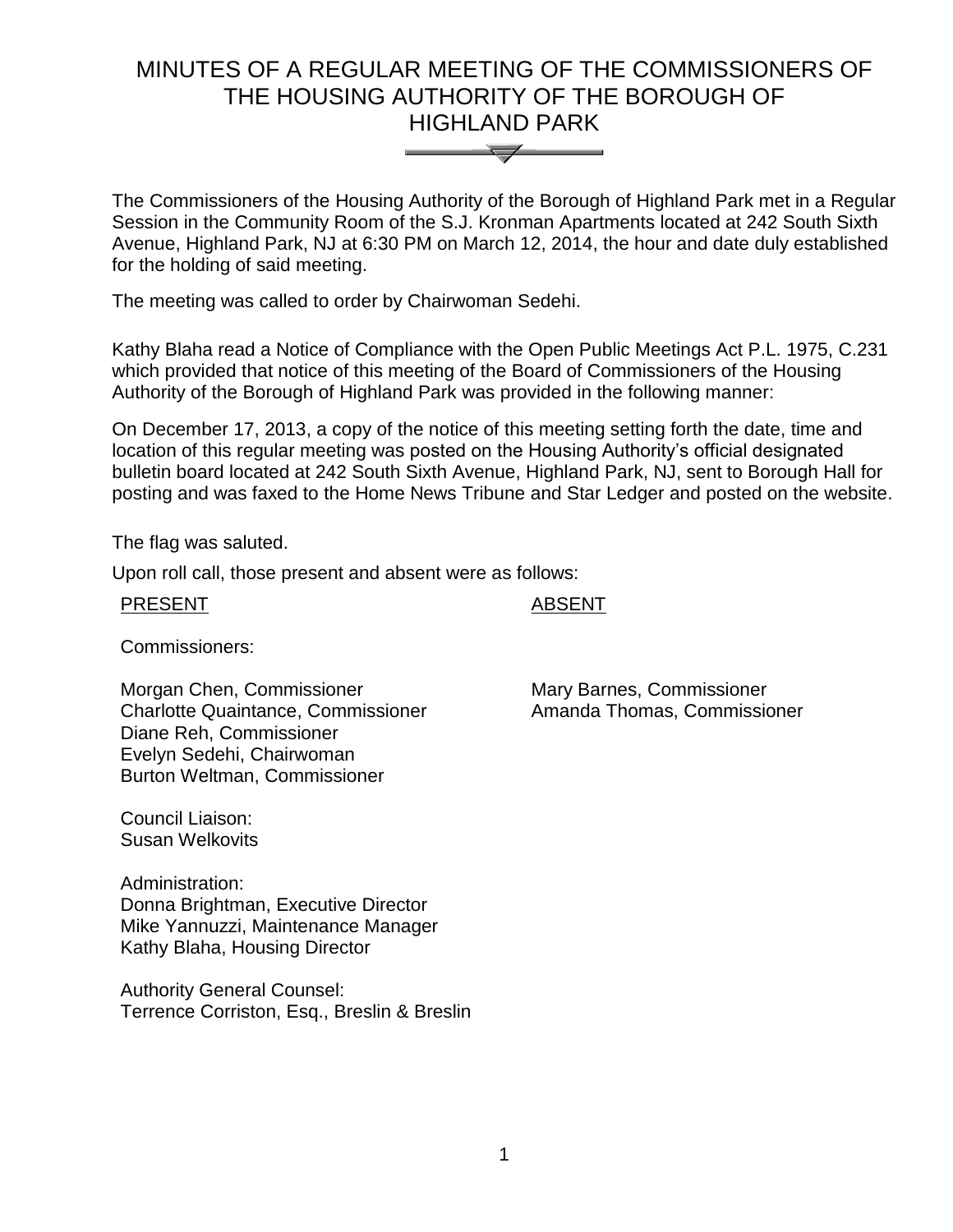### Minutes

A motion to approve the minutes of the regular meeting held on February 12, 2014 was made by Commissioner Reh and seconded by Commissioner Morgan.

# **Discussion**

Chairwoman Reh commented that the budget section of the minutes was well done.

| ROLL CALL: |               | Barnes Chen Quaintance Reh Sedehi Thomas Weltman |  |  |
|------------|---------------|--------------------------------------------------|--|--|
| AYES:      |               | Barnes Chen Quaintance Reh Sedehi Thomas Weltman |  |  |
| NAYS:      | <b>None</b>   |                                                  |  |  |
| Abstain:   | <b>None</b>   |                                                  |  |  |
| Absent:    | Barnes Thomas |                                                  |  |  |

The Chair thereupon declared said motion approved.

### Public Comment

Regis Methven, 3R, commented about the two huge potholes at the entrance into the back parking lot on Mansfield Road.

Councilwoman Welkovits stated that she would look into the matter.

Dolores Van Lieu, 4H, stated that the gazebo was a disgrace, littered with cigarette butts inside and outside the area. Cigarette butts are being extinguished on the benches as well.

Commissioner Weltman suggested that the Resident Council might come up with a plan to monitor the area and wanted to know if this was new litter or left over from the winter.

Counsel Corriston asked if there were any ashtrays.

Regis Methven stated that he has resigned as Resident Council President as he is going back to school. He will continue to help and aid in the transition of officers.

Commissioner Reh asked about the rule for the smoking distance from the building entrance.

Executive Director Brightman stated that it is 25 feet.

Commissioner Reh then asked if the gazebo was 25 feet away.

Executive Director Brightman stated not quite but it was the only possible location.

Commissioner Weltman asked Executive Director Brightman what she thought of the situation.

Executive Director Brightman stated that she doesn't feel it's the Authority's responsibility to clean-up after residents.

Commissioner Morgan asked if tenants could be cited for littering.

Councilwoman Welkovits stated that it is littering and is no different than someone discarding their lunch wrappings.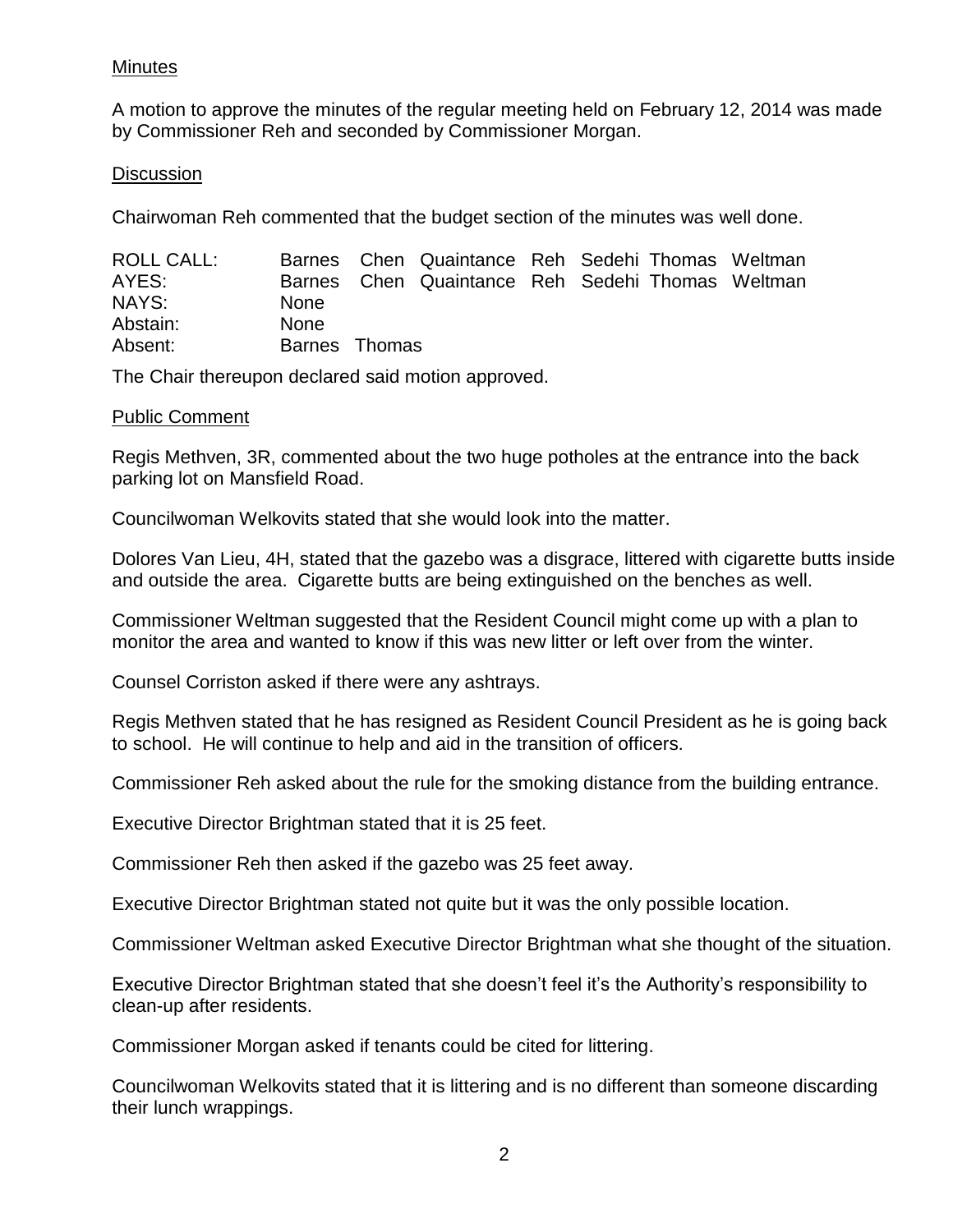Counsel Corriston stated that the police would have to issue a ticket.

Counsel Corriston stated that tenants, as per their lease, have an obligation to maintain property both in and out of the building.

Executive Director Brightman stated that if the smokers do not clean-up after themselves then we will have to rethink allowing smoking in that area.

Dolores Van Lieu asked what happened to all of the afghans that used to be in the community room.

Executive Director Brightman stated that she had no idea.

M.P. said if the gazebo is removed we can put in a garden.

Clara O'Neil stated she is not a smoker but likes to sit in the gazebo.

### **Communications**

Rich Sweeny's resignation – Executive Director Brightman advised the Board of Commissioners that there will be a farewell party for Rich on Friday at 2 PM. She stated that she has put a Woodbridge employee in Rich's place until someone is hired.

Commissioner Sedehi stated the Personnel Committee would like to meet the finalists.

#### Reports

Chairwoman Sedehi stated that Bill Snyder's report is missing.

Executive Director Brightman's Report – Executive Director Brightman stated that Mr. Snyder would be doing the Section 8 inspections that Rich Sweeny was doing on Saturday's. An additional day was added to his work schedule and that he would now be working 28 hours per week.

Chairwoman Sedehi asked how long it takes to complete an apartment turnover.

Executive Director Brightman stated that it depends on the condition it was left in and that under normal circumstances we like to do them in less than 10 days.

Commissioner Reh asked about the handrails.

Executive Director Brightman stated it was a request at the Donuts and Discussions meeting made by a handicapped tenant who needed them for easier access.

Joanne Rogers, 1C, stated that she requested it and she loves them and it helps her get around easier.

Attorney's Report - Counsel Corriston reported that two notices to quit for non-payment of rent and habitual late were issued.

Commissioner Chen asked about the process.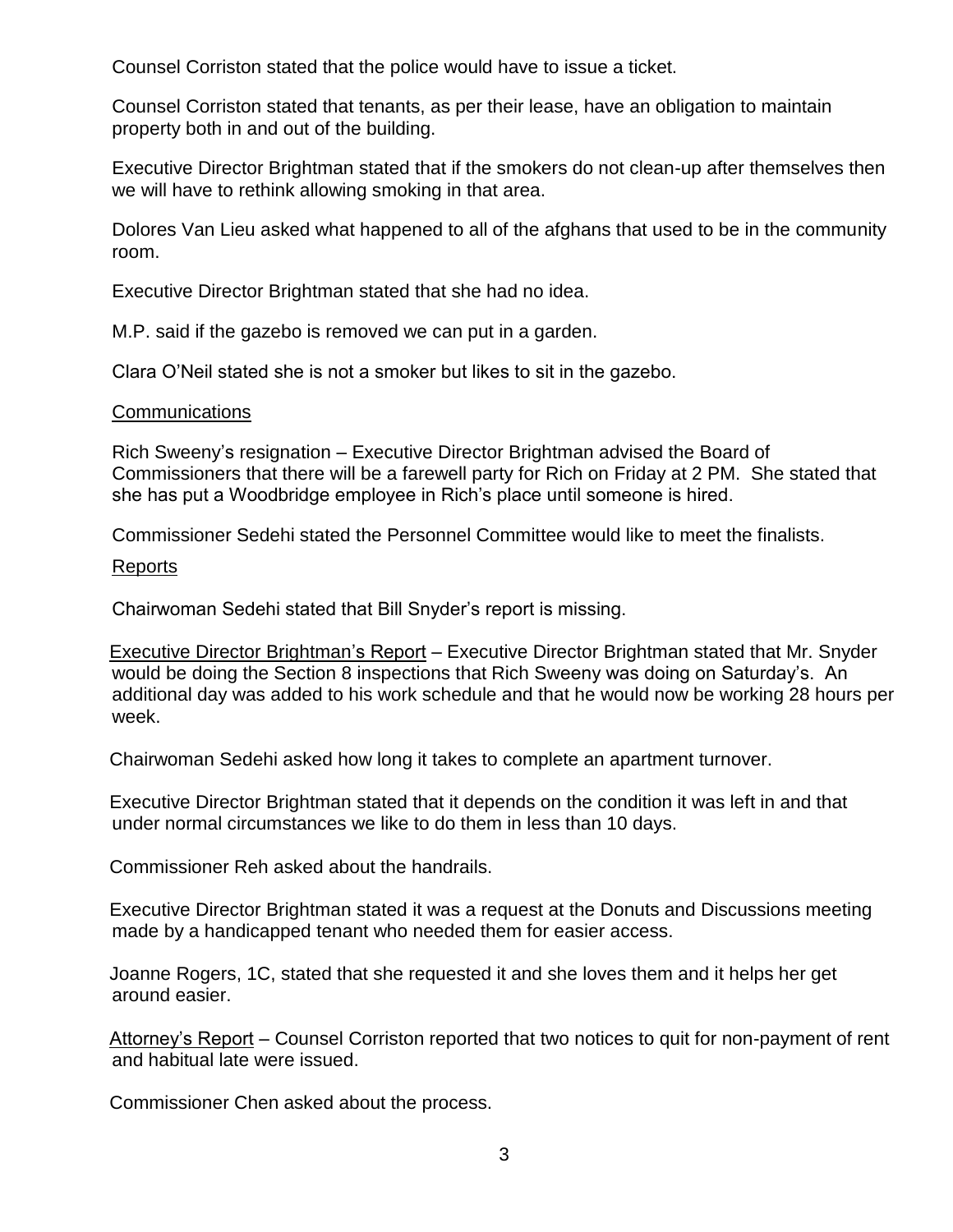Counsel Corriston stated that a notice to cease must be issued first and then if the issue is not corrected a notice to quit is issued; then eviction.

### RESOLUTIONS

# a) Reso #2014-11 – Adopting Monthly Bill List

Motion moved by Commissioner Morgan and seconded by Commissioner Weltman to adopt Resolution #2014-11.

#### **Discussion**

Commissioner Weltman asked if there was anything unusual.

Executive Director Brightman replied that there was not.

Commissioner Chen asked how often the Authority pays for uniforms for the maintenance staff.

Executive Director Brightman responded that it was yearly.

| <b>ROLL CALL:</b> |               | Barnes Chen Quaintance Reh Sedehi Thomas Weltman |  |  |
|-------------------|---------------|--------------------------------------------------|--|--|
| AYES:             |               | Barnes Chen Quaintance Reh Sedehi Thomas Weltman |  |  |
| NAYS:             | <b>None</b>   |                                                  |  |  |
| Abstain:          | <b>None</b>   |                                                  |  |  |
| Absent:           | Barnes Thomas |                                                  |  |  |

The Chair thereupon declared said motion approved.

b) Reso #2014-12 – Write-Off Uncollectable Rent Balances

Motion moved by Commissioner Reh and seconded by Commissioner Morgan to adopt Resolution #2014-12.

#### **Discussion**

Chairwoman Sedehi asked if the write-off will be sent to the collection agency.

Executive Director Brightman responded that the person is deceased.

| <b>ROLL CALL:</b> |               | Barnes Chen Quaintance Reh Sedehi Thomas Weltman |  |  |
|-------------------|---------------|--------------------------------------------------|--|--|
| AYES:             |               | Barnes Chen Quaintance Reh Sedehi Thomas Weltman |  |  |
| NAYS:             | <b>None</b>   |                                                  |  |  |
| Abstain:          | <b>None</b>   |                                                  |  |  |
| Absent:           | Barnes Thomas |                                                  |  |  |

The Chair thereupon declared said motion approved.

Commissioner Weltman asked if there was a flooring award.

Executive Director Brightman responded that there is not as we went back out to bid since we had to clarify the bid specs according to what quantities we might need.